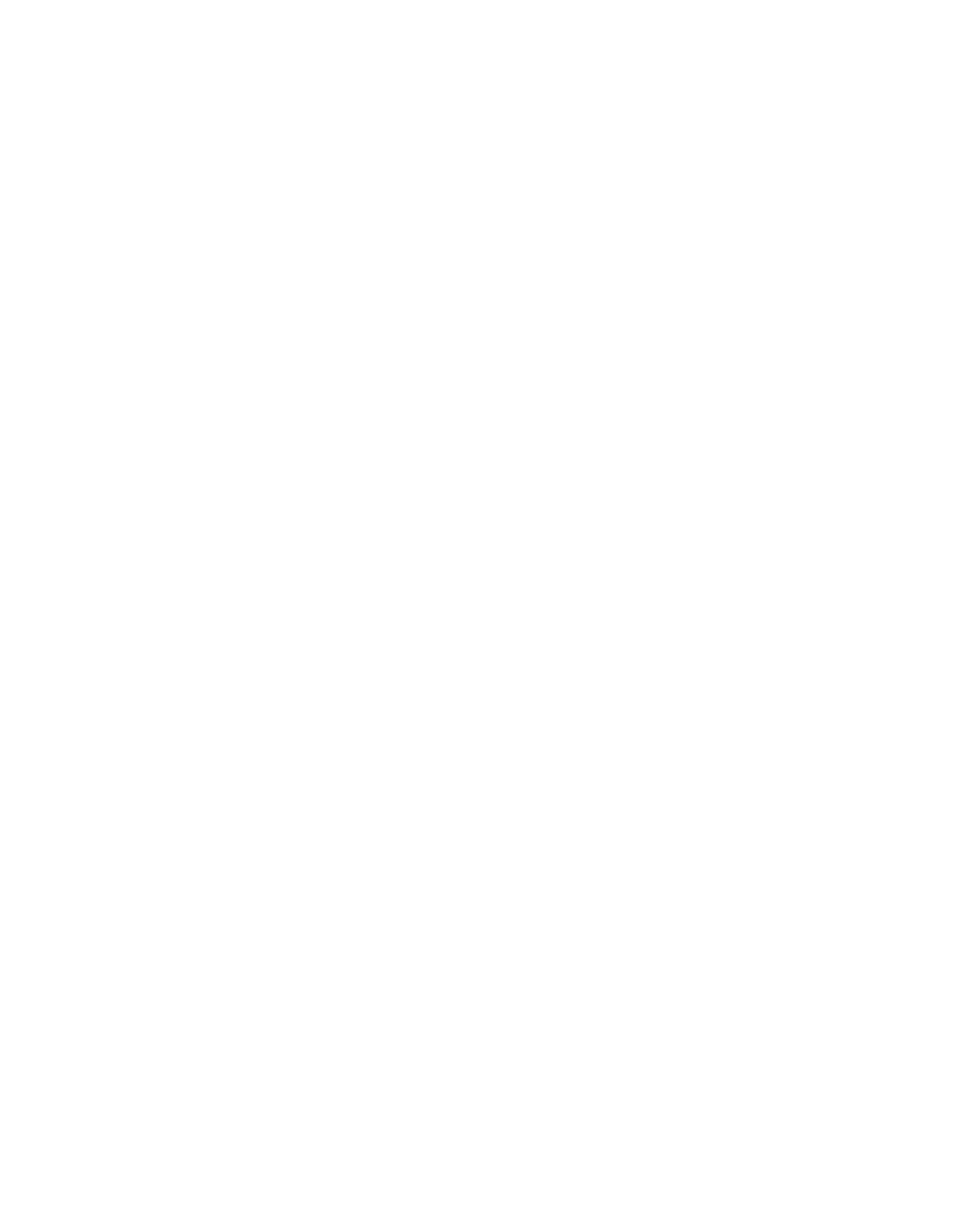### **Overview**

The Fisheries Act 1996 (the Act) sets the framework for sustainable management of New Zealand's fisheries. The purpose of the Act, which is administered by the Ministry for Primary Industries (MPI) and Fisheries New Zealand (FNZ), is to provide for the utilisation of fisheries resources while ensuring sustainability. Ensuring sustainability includes maintaining the potential of fisheries resources to meet the reasonably foreseeable needs of future generations.

Under the Act, the Minister of Fisheries sets and adjusts catch limits which enable fish stocks to remain above or move towards target levels of abundance. The statutory targets are consistent with New Zealand's international obligations to maintain stocks at or above a level that produces the maximum sustainable yield. Guidance on setting stock management targets is provided in the Harvest Strategy Standard, which describes default management targets and limits that can be applied to individual fish stocks and the management consequences of these limits – for example, if a fish stock falls below a specified 'soft' limit, a formal rebuilding plan is implemented. Changes to catch limits are based on peer reviewed scientific advice which is developed using a transparent, inclusive process consistent with the requirements of the Research and Science Information Standard for New Zealand Fisheries.

A statutory catch balancing regime based on civil penalties (known as deemed values) provides incentives for commercial fishers to remain within their catch allocations. Comprehensive reporting requirements, targeted observer coverage and other FNZ and MPI enforcement activities support the compliance regime.

This report outlines how these processes operate, and the requirements that the seafood industry must comply with for the purposes of sustainable management of fish stocks.

#### **Key statistics**

- 99 species or species complexes and 641 separate fish stocks are managed in the QMS each stock has a catch limit that is set and enforced under the Fisheries Act.<sup>1</sup>
- Out of a total FNZ annual fisheries research spend of around \$22 million the seafood industry contributes between \$13 and \$16 million.
- 12 Science Working Groups with inclusive membership provide peer review for all fisheries science that informs management decisions.<sup>2</sup>
- Stocks of known status (i.e., stocks for which there is sufficient information to determine stock status) accounted for 71% of the total landings by weight and 78% of the total landings by value in 2017, representing most of the main commercial fish species.<sup>3</sup>
- Of the stocks of known status, in 2017:4
	- 96.5% of the landings were made up of stocks above the 'soft limit' (i.e., the limit below which a rebuilding plan is required);
	- 99.5% of the landings were made up of stocks above the 'hard limit' (the limit below which a fishery is considered to be collapsed); and
	- 93.6% of the landings were made up of stocks above their management targets.
- In 2011, the Fisheries Centre at the University of British Columbia, Canada, rated New Zealand as the leading country among 41 surveyed for the quality of its fisheries monitoring, control and surveillance.<sup>5</sup>

<sup>1</sup> Ministry for Primary Industries (2018).

<sup>2</sup> Ministry for Primary Industries (2014).

<sup>3</sup> Ministry for Primary Industries (2018).

<sup>4</sup> Ibid.

<sup>5</sup> Melnychuk et al (2016).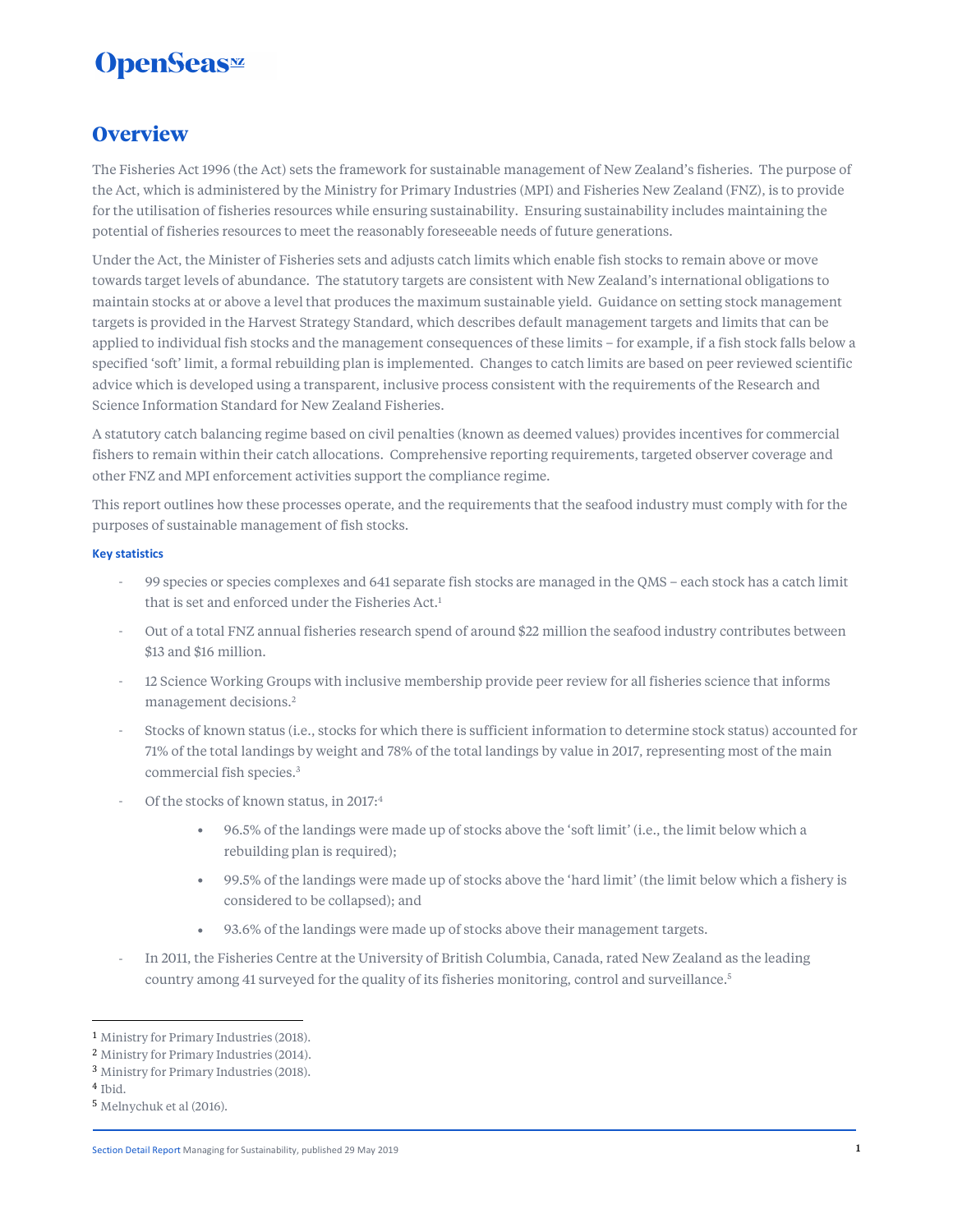- In a 2016 survey of 28 countries, including the top 20 countries in terms of total wild fisheries landings, New Zealand ranked fifth for healthy fish stocks.<sup>6</sup>

#### **Scope**

This report covers the sustainability of fish stocks managed in New Zealand's Quota Management System (QMS) throughout New Zealand's marine zone, including:

- International obligations, domestic legislation and non-statutory standards which set the framework and high-level targets for sustainable management of fish stocks;
- For each stock, the establishment of specific or default stock management targets, the setting and adjustment of catch limits, and the scientific advice and consultation processes which inform these decisions; and
- Mechanisms to facilitate and ensure industry compliance with commercial catch limits, including catch balancing, reporting, compliance and enforcement regimes, as well as the sustainability and economic incentives provided by the QMS.

Species managed outside the QMS are out of scope of the report. Management and enforcement of catch limits for customary and recreational fishers is also out of scope. However, managing customary and recreational harvest is nevertheless a critical aspect of ensuring the sustainability of New Zealand's inshore fisheries. Broader sustainability considerations such as marine conservation measures and interactions between fishing and associated species are addressed in other Section Detail Reports.

### **The New Zealand approach**

The purpose of New Zealand's Fisheries Act is to provide for the utilisation of fisheries resources while ensuring sustainability. Ensuring sustainability means (a) maintaining the potential of fisheries resources to meet the reasonably foreseeable needs of future generations; and (b) avoiding, remedying, or mitigating any adverse effects of fishing on the aquatic environment. Utilisation means conserving, using, enhancing, and developing fisheries resources to enable people to provide for their social, economic, and cultural well-being.<sup>7</sup>

Part 4 of the Act provides the statutory framework for the operation of the QMS, which was established over thirty years ago. Today 99 species or species complexes are managed in the QMS, including nearly all of the main commercially harvested species.<sup>8</sup> Each QMS species is divided into a number of fish stocks – typically anywhere between one and ten – for management purposes. In total, 642 separate stocks are managed in the QMS, each with its own unique code identifying the species and area – for example, snapper on the north east coast of the North Island is referred to as SNA 1 and Bluff oysters as OYU 5.

Every stock also has a catch limit known as a Total Allowable Catch (TAC) which is set by the Minister of Fisheries. The TAC is the primary means for managing stock sustainability.<sup>9</sup> It is adjusted by the Minister when necessary for sustainability or utilisation reasons – for example, a review may be initiated if monitoring shows that a fish stock has declined or increased in abundance. The process for reviewing and adjusting TACs and other stock sustainability controls is administered by Fisheries New Zealand (FNZ).

When the Minister sets or adjusts a TAC, he or she also determines how to allocate the TAC among fisheries users. When

<sup>6</sup> Pramod, G. (2011).

<sup>7</sup> Fisheries Act s8.

<sup>8</sup> Ministry for Primary Industries (2018).

<sup>9</sup> In the early days of the QMS the primary sustainability measure was the Total Allowable Commercial Catch (TACC) as there was no requirement to set a TAC. Over time, TACs have been set for most of these early stocks. However, there are a few exceptions for which TACs have not yet been set (e.g., because there has been no need to review the management settings for the stock). In these stocks, the TACC functions as the primary sustainability measure.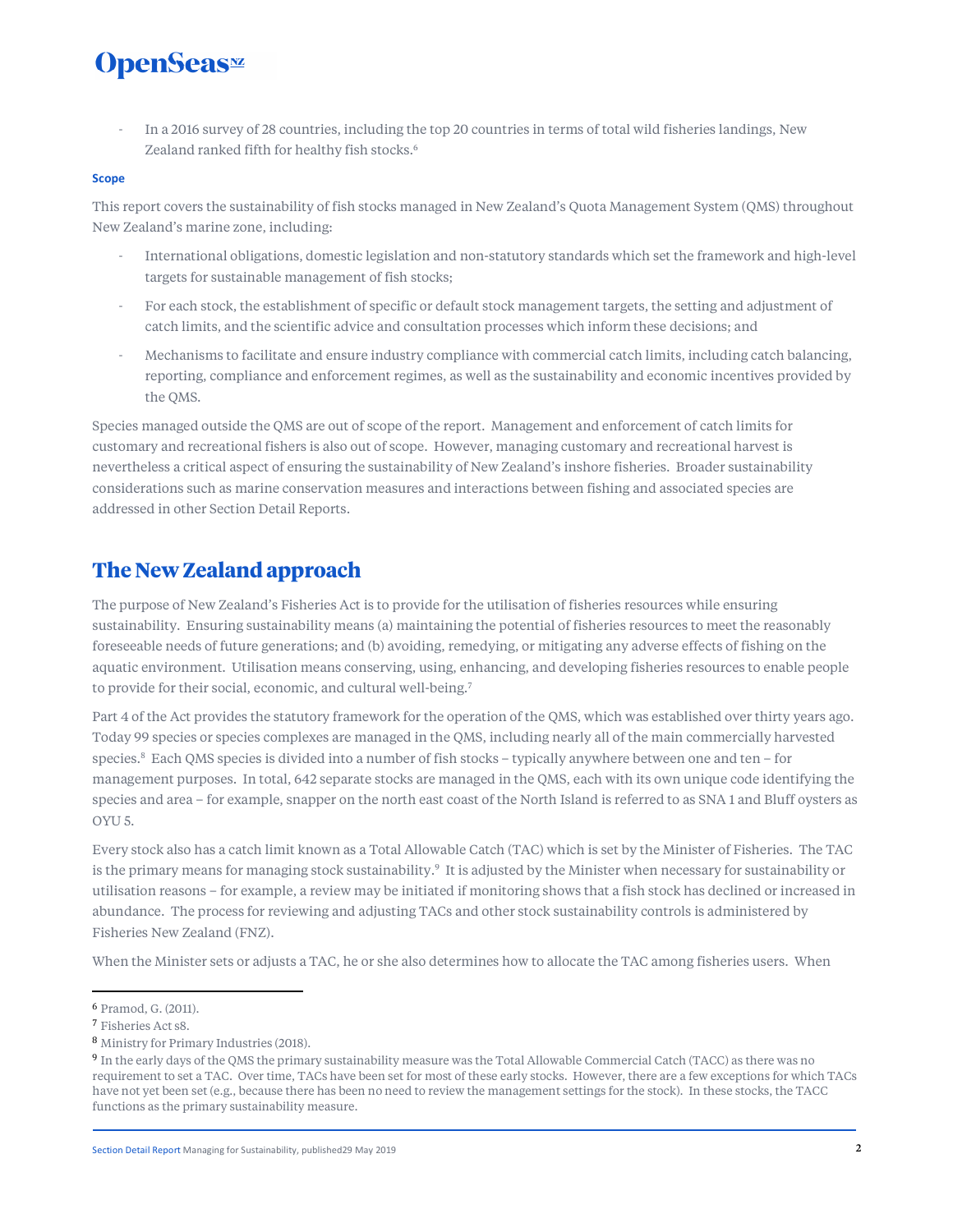## **OpenSeas**<sup>*m*</sup>

allocating the available harvest of a stock, the Minister divides the TAC into a Total Allowable Commercial Catch (TACC) and allowances for recreational fishing, customary non-commercial fishing and all other mortality caused by fishing (e.g., fish that are damaged during the process of fishing and fish that are taken illegally).<sup>10</sup> Adjustments to the TAC, TACC and allowances come into effect at the beginning of the fishing year, which is 1 October for most species or 1 April for a few other species.

The seafood industry is required to comply with all commercial catch limits (explained in more detail in the Fishing Rules section) and help fund the scientific research that underpins the Minister's TAC decisions. Along with other fisheries stakeholders, the seafood industry is an active participant in the science and consultation processes associated with the review of catch limits and other sustainability measures.

#### **Legislative guidance for setting TACs**

The Fisheries Act requires the Minister to set a TAC for each stock that will maintain the stock at or above a standardised target level known as  $B_{\rm MSY}$ .<sup>11</sup>  $B_{\rm MSY}$  is a fisheries management concept that refers to the level of biomass that will produce the maximum sustainable yield. The maximum sustainable yield is the greatest yield (i.e., harvest of the stock) that can be achieved over time while maintaining the stock's productive capacity. The maximum sustainable yield depends on factors related to the fish species itself (i.e., the population dynamics of the stock) as well as any environmental factors that might influence the stock.<sup>12</sup>

If the fish stock is below the target level (i.e., if the fishery has been depleted due to environmental or fishing pressures), the Minister reduces the TAC so that the stock, over time, increases to the target level. Similarly, if a stock is more abundant than the target level, the Minister may increase the TAC in order to provide for utilisation of the available biomass while moving the stock down towards the target level.

The Minister considers a range of factors when setting or adjusting a TAC, including:

- the purpose of the Fisheries Act;
- the Act's environmental and information principles (for example, decision-makers should be cautious when information is uncertain, unreliable, or inadequate); $13$
- the interdependence of stocks (for example, the Minister may conclude that harvesting more of one stock could adversely affect other fish species that predate on that stock); and
- the biological characteristics of the stock and the environmental conditions affecting the stock.

If a fish stock is being moved to a new target level, then the Minister can vary the way and rate at which the stock size is increased or decreased. The rate of change may be gradual or rapid, depending on the social, cultural and economic factors that the Minister considers to be relevant.<sup>14</sup>

Sometimes information on the current level of a stock or the level that can produce the maximum sustainable yield is lacking or uncertain. In these cases, the Minister uses the best available information to set a catch limit that is "not inconsistent with" the objective of maintaining the stock at or above the level that can produce the maximum sustainable yield.<sup>15</sup>

While many stocks have a TAC that is based on the default sustainability standard of B<sub>MSY</sub>, the management targets for several of New Zealand's major commercial stocks have, following consultation with quota owners, been set at biomass levels well above B<sub>MSY</sub> in order to produce higher catch rates and better economic yields. The Minister can also set an

<sup>10</sup> Fisheries Act s20 & s21.

<sup>11</sup> Fisheries Act s13.

<sup>12</sup> Fisheries Act s2.

<sup>13</sup> Environmental principles in Fisheries Act s9, information principles in Fisheries Act s10.

<sup>14</sup> Fisheries Act s13(3).

<sup>15</sup> Fisheries Act s13(2A).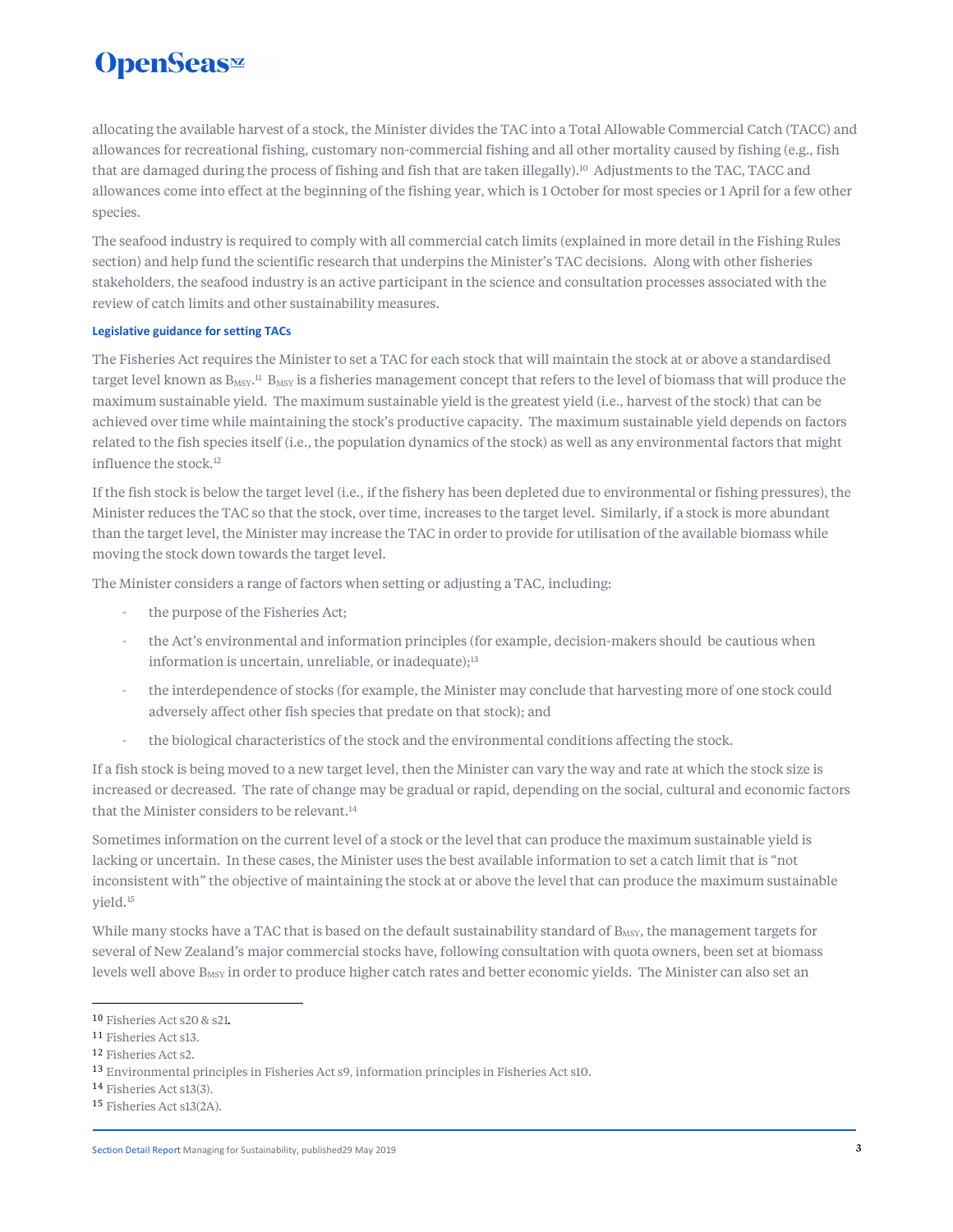alternative TAC to achieve the purpose of the Act in special circumstances. For example an alternative (but still sustainable) TAC may be appropriate if:<sup>16</sup>

- the biological characteristics of the species mean that it is not possible to estimate the maximum sustainable yield (squid is an example of such a species);
- a national allocation for New Zealand has been determined as part of an international agreement;
- the stock is managed on a rotational or enhanced basis; or
- the stock is a highly migratory species that moves in and out of New Zealand's waters.

An alternative TAC may also be set for stocks that are taken primarily as an incidental catch during the taking of other stocks.<sup>17</sup> This provision has never been used and numerous checks and balances apply to make sure the stock in question stays above a level that ensures its long-term viability.

The Minister may, during the course of a fishing year, temporarily increase the TAC of certain stocks which have highly variable abundance. At the end of the year these stocks revert to the TAC that applied at the beginning of the year.<sup>18</sup>

#### **Keeping catch within the limits**

Under the QMS, commercial harvest is intended to be constrained within the TACC set for each stock. The mechanism to achieve this is referred to as the catch balancing regime because it works by encouraging fishers to balance their catch against their Annual Catch Entitlement (ACE).

In most circumstances commercial fishers are not required to own ACE for the fish they expect to catch before they go fishing – such a requirement would be too rigid given the mix of different species that may be caught in a single fishing trip.<sup>19</sup> Instead, fishers are expected to balance their catch on an ongoing basis by buying and selling ACE throughout the year in order to obtain a mix of ACE that matches their catch.

Fishers who are unable to balance their catch by purchasing ACE must pay a deemed value, which is a monetary civil penalty for landing fish in excess of ACE. Interim and annual deemed value rates for each fish stock are adjusted from time to time by the Minister. The interim rates apply to fish landed in excess of a fisher's ACE holdings on a month-by-month basis whereas the higher annual rate applies at the end of the fishing year. In both cases the deemed value payment is returned to the fisher if he or she subsequently acquires the ACE to balance their catch within a set time after the end of the month or fishing year.<sup>20</sup>

Deemed value payments are intended to provide a financial incentive for individual fishers to acquire ACE so that the total level of commercial harvest remains within the TACC. The setting of effective deemed value rates is itself a balancing act – deemed value rates should be set so that it is not profitable for fishers to land catch they do not hold ACE for, but at the same time should not encourage illegal discarding of excess fish. Deemed values, together with the setting of appropriate TACs and TACCs, are therefore a critical component of managing for sustainability.

<sup>16</sup> Fisheries Act s14.

<sup>17</sup> Fisheries Act s14A.

<sup>18</sup> Fisheries Act s13(7)&(8).

<sup>19</sup> Minimum ACE holdings apply for some single species target fisheries.

<sup>20</sup> Fisheries Act s75 to s79B.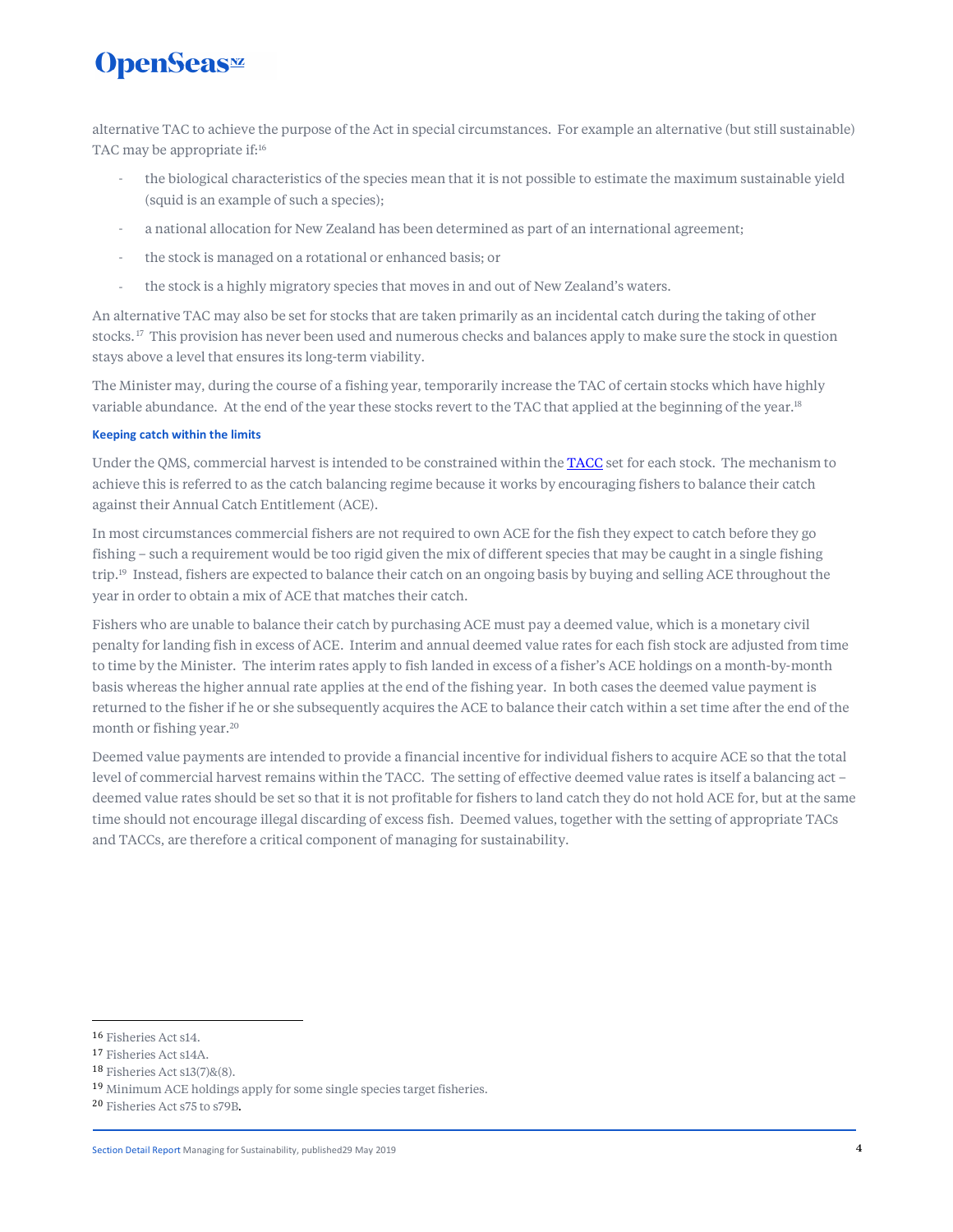# **OpenSeas**<sup>*m*</sup>

### **Complying with the New Zealand approach**

#### **Setting stock management targets**

Practical guidance on implementing the statutory requirement to manage stocks at or above BMSY is set out in FNZ's Harvest Strategy Standard.21 The Harvest Strategy Standard is a non-statutory policy statement of best practice for setting fishery and stock targets and limits. Although it is not binding in a legal sense, the Standard has a major influence on FNZ's advice to the Minister on most stock sustainability decisions. For each fishery or fish stock, the Standard requires three core targets and limits (together referred to as biological reference points) to be specified. Default targets and limits are included in the Standard, but higher targets and limits may be set for specific stocks. The three types of biological reference points are:

- a management target about which a fishery or stock should fluctuate;
- a soft limit below which a stock is considered to be depleted or overfished; and
- a hard limit below which a stock is considered to be collapsed.

The Harvest Strategy Standard and associated operational guidelines describe various ways in which management targets – referred to as MSY-compatible reference points – may be set for a stock. 22 These targets are normally expressed as either a biomass level (i.e., the tonnage of the stock in a defined area) or a fishing mortality rate (i.e., the rate of extraction of fish). Fish stocks are expected to fluctuate around their targets with at least a 50% probability of achieving the target. If a stock is below the management target, it does not mean it is overfished or in danger of extinction, and a well-managed stock can be expected to be below the target at least some of the time.23 The crucial distinction from a management perspective is that stocks that are below the soft or the hard limit are in greater need of management intervention than stocks that are fluctuating around their management target.

If a stock declines to below the soft limit, a formal, time-constrained rebuilding plan is implemented. This plan, although non-statutory, guides the Minister's TAC decisions for the stock. Fisheries that fall below the hard limit may be closed so that they can be rebuilt at the fastest possible rate.

In practice, the management targets and soft and hard limits are set out in national fisheries plans for each fish stock (or groups of similar stocks). National fisheries plans for deepwater and highly migratory species have been approved by the Minister24 and draft plans are in place for inshore shellfish, inshore finfish and freshwater fisheries. The national fisheries plans are prepared by FNZ, although the Act also enables other parties to prepare fisheries plans. A statutory public consultation process is required before the Minister may approve a fisheries plan. If no management targets are set for a stock, then the default settings in the Harvest Strategy Standard are used.

#### **Planning and purchasing fisheries research**

Fisheries research planning identifies the research that is necessary to inform the Minister's decisions on TACs and other sustainability measures – for example, fisheries characterisations, biological studies, stock assessments, or resource abundance surveys.

Research planning processes differ across different types of fisheries. In general, responsibility for research planning is shared between FNZ's fisheries managers and scientists, based on the requirements of national fisheries plans and associated annual operational plans. The annual operational plans specify the management actions and services to be

<sup>21</sup> Ministry of Fisheries (2008).

<sup>22</sup> Ministry of Fisheries (2011).

<sup>23</sup> Ministry for Primary Industries (2018).

<sup>&</sup>lt;sup>24</sup> Fisheries plans are approved under s11A of the Fisheries Act. The national fisheries plans for deepwater and highly migratory species are currently under review.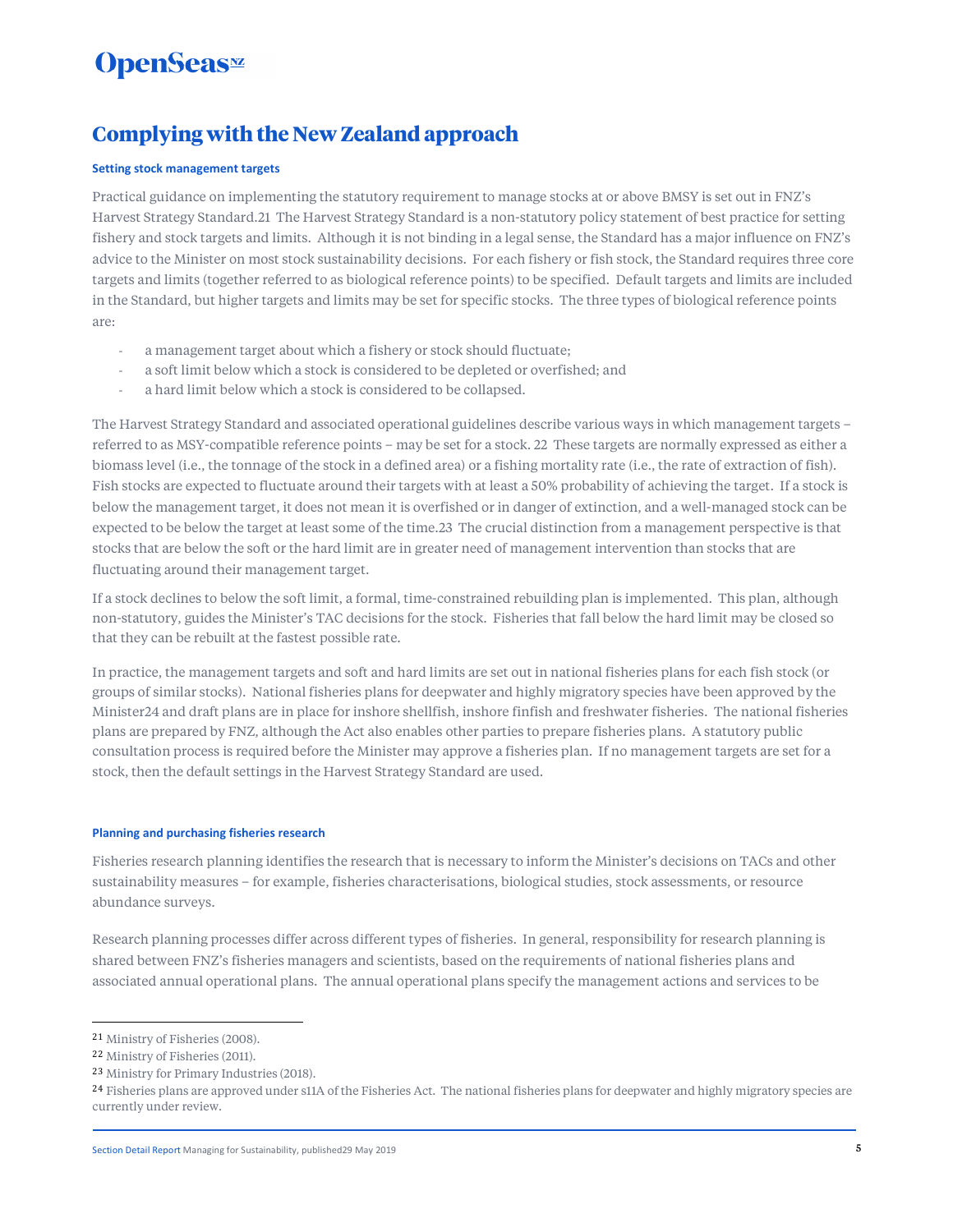carried out in the following year, including research requirements. Deepwater fisheries research is informed by a mediumterm research plan developed by FNZ and the industry following a series of meetings of science advisory groups.<sup>25</sup> For inshore research, FNZ uses a scoring system to rank proposed research projects in order of priority within each research area. Rock lobster fisheries research is discussed annually at the National Rock Lobster Management Group (a multistakeholder advisory group). FNZ also consults annually with inshore stakeholder groups to determine research requirements for inshore finfish, eel and shellfish projects.<sup>26</sup> Research for highly migratory species is undertaken in support of international obligations.

Research planning culminates in the production of an annual Fisheries Services Plan that includes all the new projects to be contracted in the next year. The majority of fisheries research is purchased by FNZ from external approved research providers using a competitive tender or panel process. Some projects are contracted for multiple years to reduce administration costs. Research may also be purchased directly by third parties, including the seafood industry. All research is subject to quality assurance standards discussed below.

The costs of FNZ's fisheries research programme are recovered in part from the seafood industry using fisheries cost recovery levies. Rules for determining the proportion of different categories of research funded by the government and the industry are set out in regulations made under the Fisheries Act.<sup>27</sup> The industry's contribution to the cost of fisheries research varies from year to year but is typically between \$13 and \$16 million annually.

#### **Quality assurance for fisheries research**

All fisheries research that contributes to fisheries management decisions, irrespective of who purchases or provides it, must comply with the *Research and Science Information Standard for New Zealand Fisheries.<sup>28</sup>*

The Research Standard is a policy statement of best practice for quality assurance of fisheries research and science. Under the standard, all fisheries research must demonstrate attributes such as relevance, integrity, objectivity and reliability. Peer review is the primary, internationally-accepted mechanism for evaluating the quality of research and science information, and this focus on peer review is reflected in the Standard. Other aspects of the Standard cover responsibilities of different participants, ranking of different types of science information quality, storage of data and research reports, and documentation and communication of science results. FNZ is responsible for ensuring that all research purchasers and providers comply with the Standard.

For research that informs stock sustainability decisions, peer review is undertaken primarily by Science Working Groups (in particular, by Fisheries Assessment Working Groups). Standing working groups are the norm for peer reviewing this type of research because, over time, the groups build up considerable expertise and have a long history of addressing similar questions using established and tested technical protocols or agreed methods.<sup>29</sup>

Eight Science Working Groups cover different clusters of species, and a further four groups cover other relevant issues such as stock assessment methods and fisheries data.<sup>30</sup> The science working groups have an inclusive membership made up of:

- a FNZ fisheries science chair;
- research providers;
- other scientists to act in a peer review capacity;
- representatives of relevant FNZ fisheries management teams; and
- any interested party, including representatives of the industry, other fisheries users and environmental groups,

<sup>25</sup> Ministry for Primary Industries (2017).

<sup>26</sup> Ministry for Primary Industries (2014).

<sup>27</sup> Fisheries (Cost Recovery) Rules 2001.

<sup>28</sup> Ministry for Primary Industries (2011).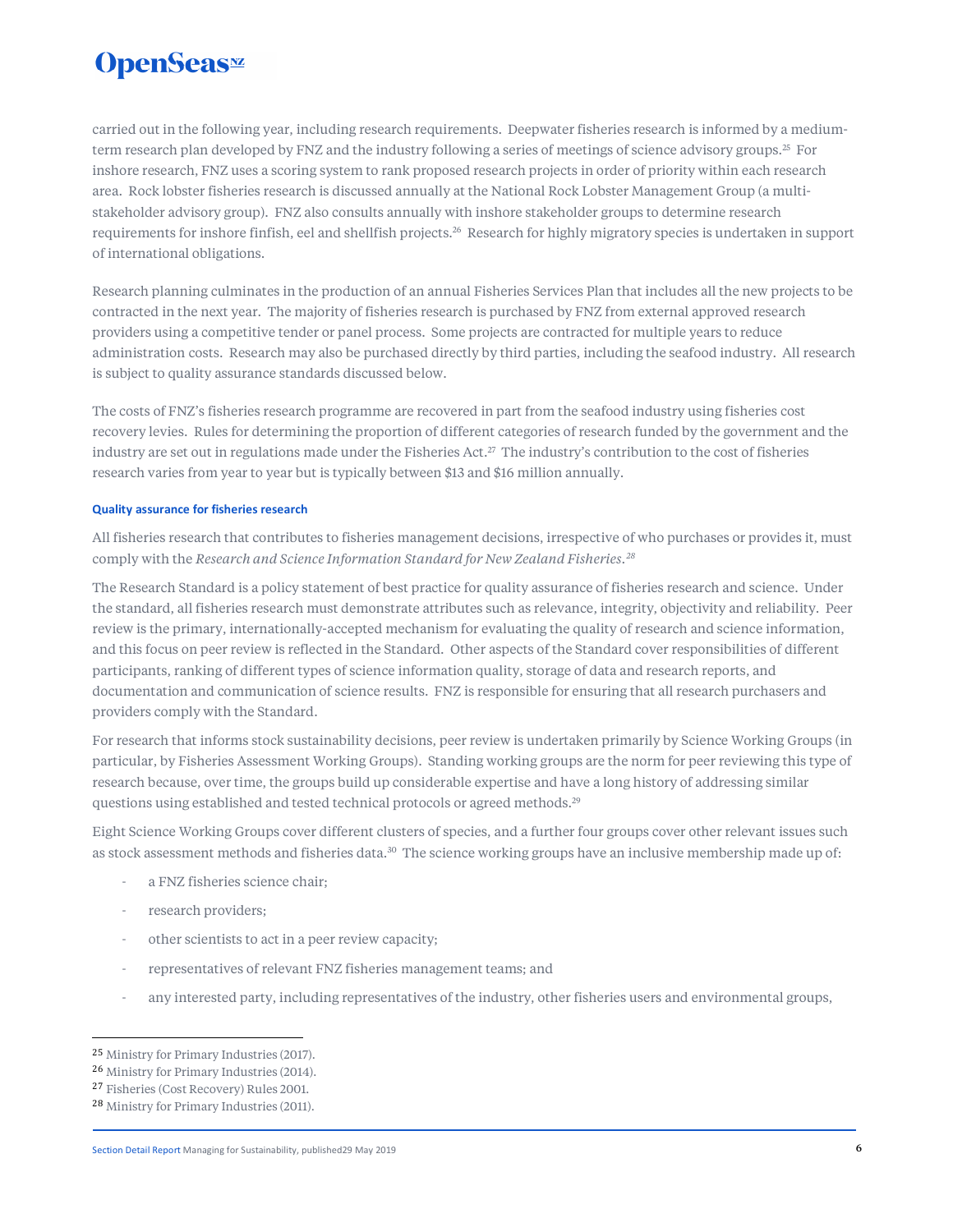who agree to the specified standards of participation.

The key responsibilities in the Fisheries Assessment Working Groups' terms of reference are to:<sup>31</sup>

- assess the status of fisheries and fish stocks relative to MSY-compatible reference points and other relevant indicators of stock status;
- evaluate projections of stock size under alternative management scenarios; and
- review results from relevant research projects.

The Groups meet regularly from January to May (for stocks with a 1 October fishing year) and September to November (for stocks with a 1 April fishing year). They combine the results of scientific research with catch and effort reports from commercial fisheries, data from FNZ's Observer Programme, and other information to produce assessments of the status of New Zealand's fish stocks. This information is summarised and made publicly available in two annual Fisheries Assessment Plenary Reports, one published in May and one in November.<sup>32</sup> In these plenary reports, summary tables describe current stock status and future stock projections and are used to evaluate fisheries performance relative to the Harvest Strategy Standard and other management targets.

The working groups meet annually as a plenary (also open to the public) to discuss any major changes in stock status. One plenary is held in May (for stocks with a 1 October fishing year) and another in November (for stocks with a 1 April fishing year). However, the working groups and plenary do not make management recommendations or decisions – this responsibility lies with FNZ fisheries managers and the Minister of Fisheries, based on information provided by the working groups.

The working groups have a respected reputation for ensuring that managers are provided with information that they can trust and which will withstand scrutiny and criticism.<sup>33</sup> For key species, or for novel or contentious science, the working group peer review process is strengthened by secondary reviews which may be undertaken by invited international reviewers or panels of independent experts at special meetings.<sup>34</sup>

#### **Making management decisions**

With over 600 stocks in the QMS, it is not possible to review and adjust the sustainability measures for every stock every year. FNZ uses an internal prioritisation process to decide which stocks will be reviewed every year. The information and evaluations provided by the Working Groups are key inputs for determining priorities.

For each stock requiring a sustainability review (including adjustments to a TAC and/or the deemed value rate), FNZ prepares a consultation paper setting out the issues and potential management options. Anyone may participate in this consultation process – but the Minister is obliged by law to consult representatives of Maori, environmental, commercial and recreational interests, and to provide for the input and participation of customary fishing interests.<sup>35</sup> FNZ's fisheries managers consider the submissions that have been made and prepare a final advice paper with recommendations to the Minister of Fisheries.

If the Minister decides to adjust a TAC or a deemed value rate for a stock, the decision is implemented by way of a notice in the New Zealand *Gazette*, and takes effect at the beginning of the next fishing year for the stock. For example, for the 1 October 2018 fishing year, the TACs of 32 stocks were reviewed and deemed value rates for 13 stocks were adjusted.<sup>36</sup>

<sup>29</sup> Ministry for Primary Industries (2014).

<sup>30</sup> Ibid.

<sup>31</sup> For terms of reference, see Fisheries New Zealand (2018).

<sup>32</sup> See, for example, Fisheries New Zealand (2018).

<sup>33</sup> Ministry for Primary Industries (2014).

<sup>34</sup> Ibid.

<sup>35</sup> Fisheries Act s12.

<sup>36</sup> FNZ website https://www.fisheries.govt.nz/news-and-resources/consultations/review-of-sustainability-measures-for-1-october-2018/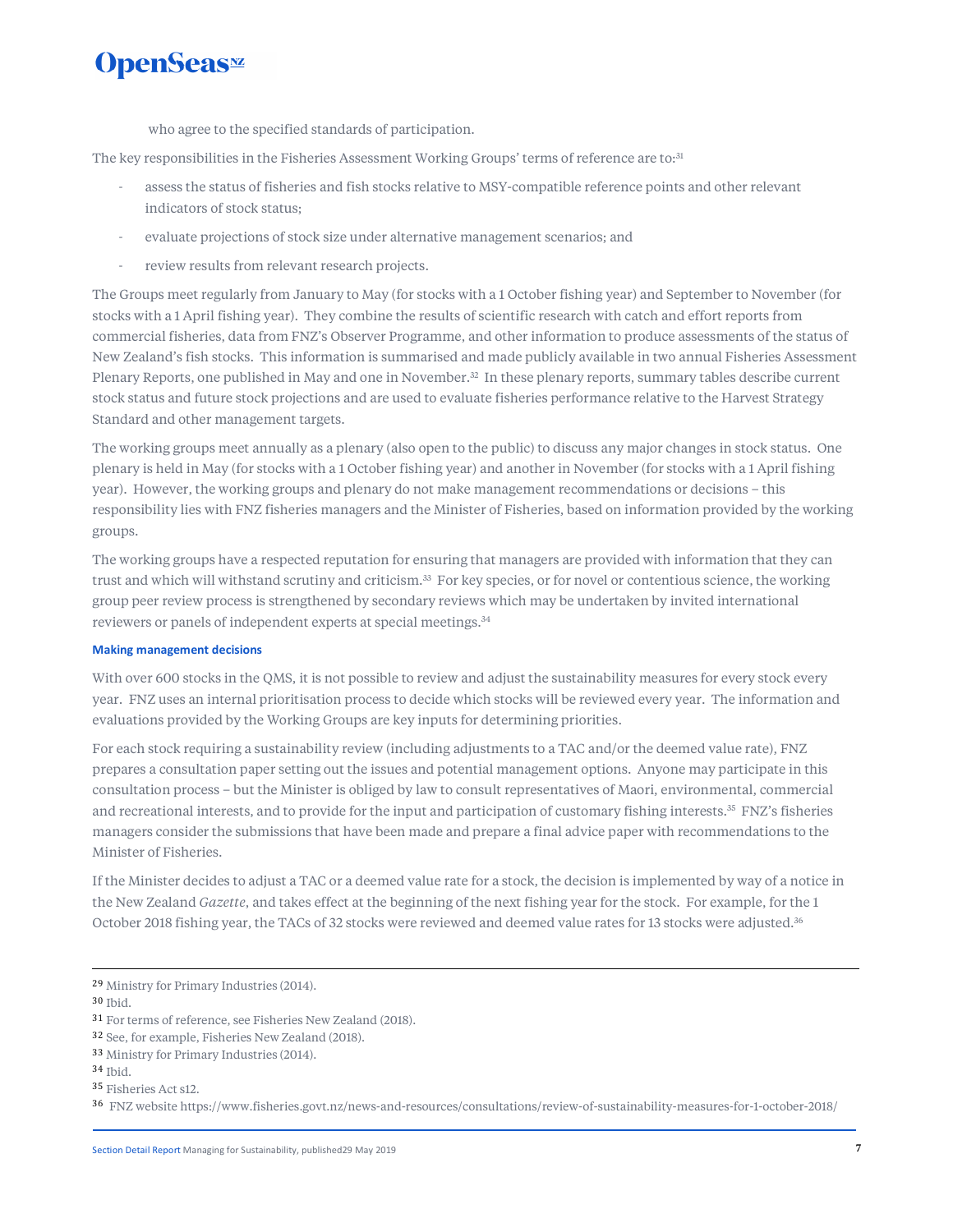#### **Sustainability incentives provided by the QMS**

The operational design of New Zealand's QMS influences the sustainability of fish stocks, as it affects the perspectives and behaviour of quota owners as they engage in the processes described above.

When the QMS was first established in 1986, TACs were based on government estimates of sustainable catch and fishers were allocated quota, in the form of a tonnage of catch, based on their catch history. The government was required to pay quota owners full compensation in the event of any TAC reduction but was able to sell any additional quota generated through a TAC increase. However, since 1990 quota shares (formally known as Individual Transferable Quota or ITQ) have been proportional to the total commercial rights for the stock – in other words, a quota owner now has rights in perpetuity to a fixed proportional share of a stock, irrespective of whether the TAC moves up or down.

This fundamental evolution in the design of the QMS shifted all stock sustainability risk (and, with it, all economic risk and benefit) from the Crown to the quota owners. Quota value is now related at least in part to the current abundance of the stock and its perceived future abundance. As a result, quota owners have a strong incentive to participate in FNZ's stock sustainability processes so as to protect their long-term investment in the health of New Zealand's fish stocks.

#### **Current initiatives**

In line with best international practice, New Zealand fisheries are increasingly adopting a management strategy approach using pre-agreed frameworks for adjusting TACs or TACCs. A management strategy (sometimes referred to as a harvest strategy) generally includes a monitoring programme, a stock assessment method, reference points (or other fishery indicators), and harvest control rules (i.e., a rule that says "if indicator x changes in a prescribed way, the TAC will be adjusted in a prescribed way"). Management strategy evaluation (MSE), a procedure based on simulation modelling, helps compare the likely performance of various strategies and guides the process of developing a management strategy.

### **Conformance and verification measures**

#### **Conformance and verification for the seafood industry**

Regulations made under the Act specify the record keeping and reporting requirements that the seafood industry must comply with. Reporting requirements are a key component of compliance with catch limits and also provide a documentation trail of the harvest and product flow process. This reduces opportunities for potential offending and enables anomalies to be detected by comparing the information provided on different forms.

Commercial fishing permit holders must ensure that all vessels fishing under their permit complete the relevant catch, effort and landing returns detailing how and where fish is caught, together with species and quantities taken. These returns are provided to FNZ within timeframes specified in fisheries regulations. New regulations require all commercial fishing vessels to report their catch and position electronically, in real time.<sup>37</sup> The information from the returns is used by scientists for input into stock assessments and by fisheries managers to make management decisions including recommended changes to TACs.

All permit holders also complete a monthly harvest return (MHR) which summarises all their catch by fish stock. This information is used in the catch balancing regime – i.e., if the MHR records that the permit holder has caught fish for which they do not hold ACE, then a deemed value invoice is generated for that permit holder. When cross-checked with catch effort reports, the information on MHRs enables FNZ to verify these two sets of information.

Licensed fish receivers (LFRs) must also complete monthly returns detailing species and quantities of fish received from each permit holder during that month, providing a further independent source of information against which the permit

<sup>37</sup> Fisheries (Reporting) Regulations 2017, Fisheries (Geospatial Position Reporting) Regulations 2017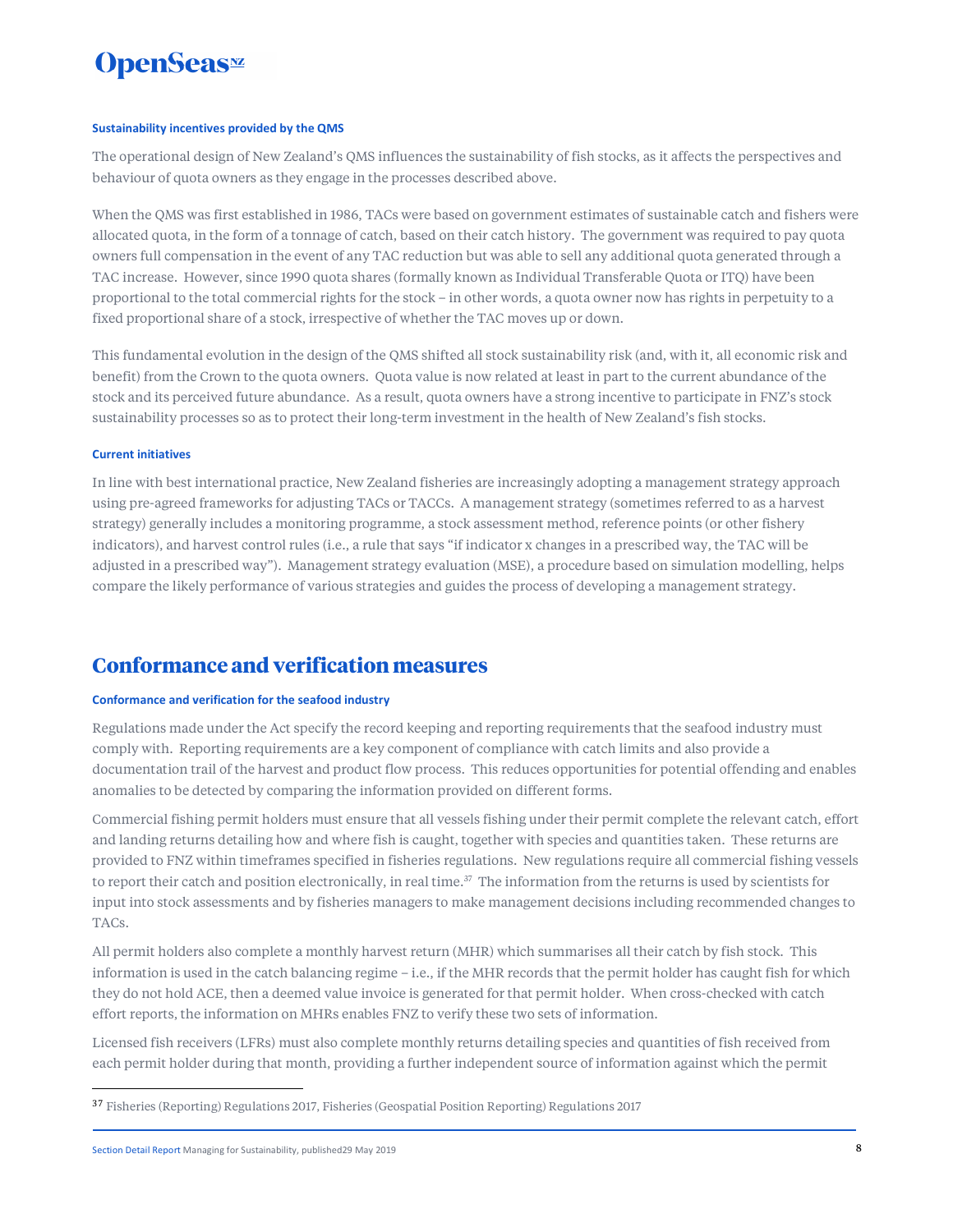holder's reports can be verified.<sup>38</sup>

Reporting requirements are supported and augmented by the placement of FNZ observers on fishing vessels, vessel inspections by FNZ compliance staff, and electronic vessel monitoring systems (for vessels where these must be carried).

Because of the regulatory nature of commercial fisheries reporting, conformance and verification is primarily external (i.e., undertaken by FNZ). However, seafood companies also undertake their own internal verification processes using information provided on the various reporting forms and internal company data.

#### **Status of stocks**

The status of fish stocks is regularly assessed in relation to the stock management targets and limits set out in the Harvest Strategy Standard which are consistent with the Fisheries Act and New Zealand's international obligations. FNZ's latest update summarises stock status at the end of 2017. The stocks for which there was sufficient information to determine their status (referred to as stocks of known status) accounted for 71% of the total landings by weight and 78% by value, representing most of the main commercial fish species. At the end of 2017:<sup>39</sup>

- in terms of the numbers of stocks of known status:
	- 83.6% of New Zealand's fish stocks were above the 'soft limit';
	- 94.7% were above the 'hard limit': and
	- 75.7% were above their management targets.
- in terms of the volume of landings of stocks of known status:
	- 96.5% of the landings were made up of stocks above the 'soft limit';
	- 99.5% of the landings were made up of stocks above the 'hard limit'; and
	- 93.9% of the landings were made up of stocks above their management targets.

### **Comparability to international best practice**

#### **Overarching measures**

New Zealand's Fisheries Act requires fish stocks to be managed at or above a level that produces the maximum sustainable yield. This requirement is consistent with New Zealand's obligations under:

- the United Nations Convention on the Law of the Sea 1982 (UNCLOS);
- the United Nations Fish Stocks Agreement (UNFSA); and
- the Food and Agriculture Organisation (FAO) Code of Conduct for Responsible Fisheries.

UNCLOS, which New Zealand ratified in 1996, is an international agreement that defines the rights and responsibilities of nations with respect to their use of the world's oceans. It is a broadly-worded agreement that establishes guidelines for developing, protecting and managing marine resources. Among other matters, UNCLOS requires coastal states to determine the allowable catch of living resources in their EEZs so as to "*maintain or restore populations of harvested species at levels* 

<sup>38</sup> Ministry for Primary Industries (2015)

<sup>39</sup> Ministry for Primary Industries (2018).

Section Detail Report Managing for Sustainability, published29 May 2019 **9**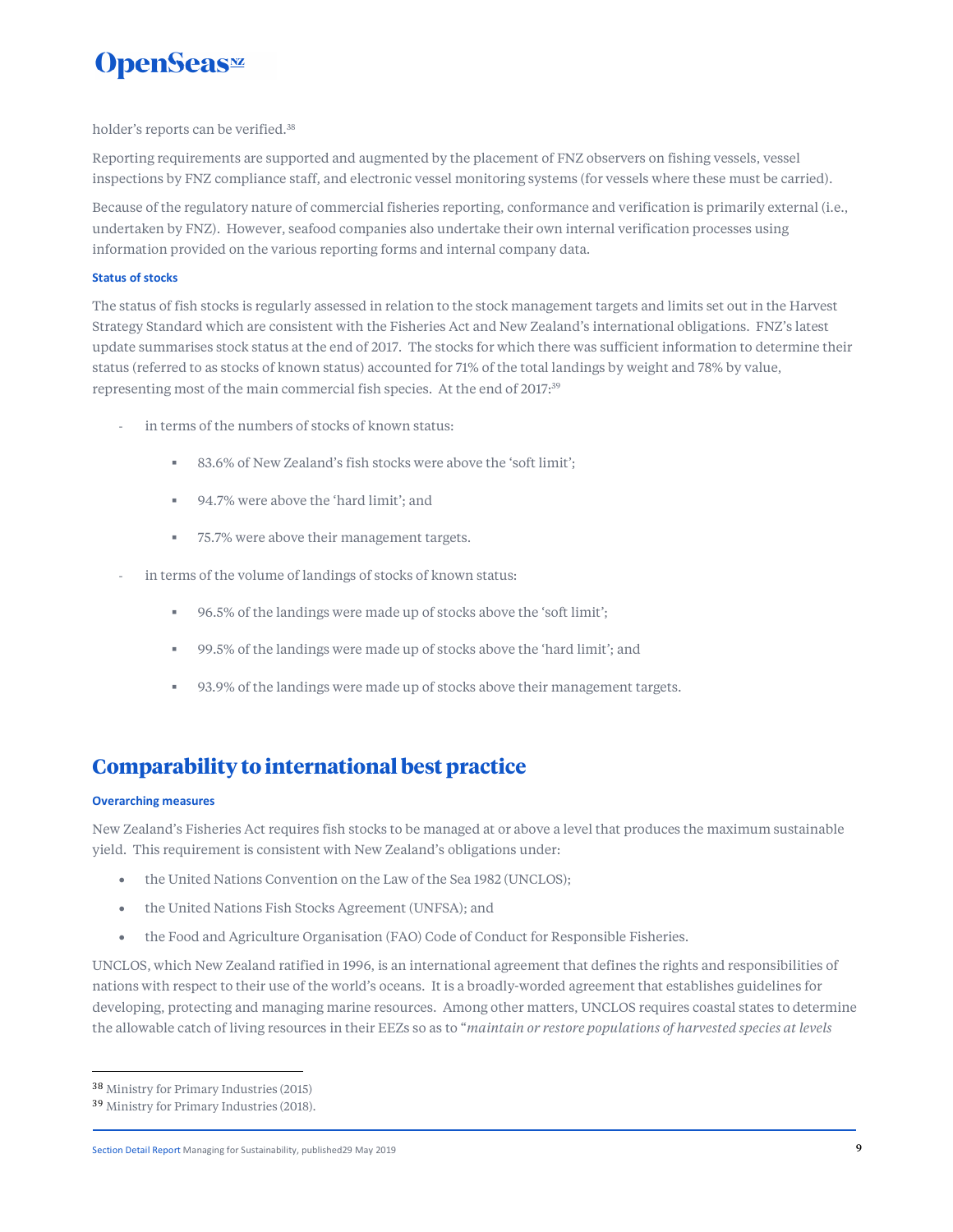#### *which can produce the maximum sustainable yield, as qualified by relevant environmental and economic factors*".<sup>40</sup>

Identical obligations are set out in the UN Fish Stocks Agreement which governs how countries should co-operate to manage highly migratory and straddling stocks (i.e., fish species that range across the jurisdictional boundaries of coastal states).<sup>41</sup> The UN Fish Stocks Agreement is incorporated directly into New Zealand's Fisheries Act in Schedule 1A. The non-binding FAO Code of Conduct for Responsible Fisheries, adopted in 1995, contains similar guidance on stock management targets.<sup>42</sup>

When developing the Harvest Strategy Standard and the Research and Science Information Standard, FNZ examined the best-practice approaches of other countries and international fisheries organisations and adapted those practices to suit New Zealand's management system.<sup>43</sup>

#### **International recognition**

New Zealand's performance in managing fish stocks sustainably has been backed up by international studies. In 2016 a survey of 28 countries, including the top 20 countries in terms of total wild fisheries landings, found a strong correlation between good management regimes and healthy fish stocks. Three characteristics were particularly important to good outcomes, all of which are central to New Zealand's approach: (1) the scientific assessment of the status of the stocks, (2) limiting fishing pressure, and (3) enforcing regulations. In this survey New Zealand ranked fifth in the world for healthy fish stocks.<sup>44</sup>

In 2011, the Fisheries Centre at the University of British Columbia, Canada, rated New Zealand as the leading country among 41 surveyed for the quality of its fisheries monitoring, control and surveillance.<sup>45</sup>

Over 70% of the deepwater fisheries catch, or around half of New Zealand's wild-caught seafood, has been independently verified against the Marine Stewardship Council Fisheries Standard,<sup>46</sup> including fisheries catching albacore tuna, hake, hoki, ling, orange roughy, skipjack tuna, and southern blue whiting.<sup>47</sup>

### **Terms and definitions**

**ACE** – Annual Catch Entitlement, an annual harvest right derived from quota shares. At the beginning of the fishing year each quota share generates a tonnage of ACE which varies depending on the TACC for the stock

**Biological Reference Point –** a benchmark against which the biomass or abundance of the stock, or the fishing mortality rate (or exploitation rate), or catch itself can be measured in order to determine stock status. These reference points can be targets, thresholds or limits depending on their intended use [MPI (2008)]

**Biomass** – the size of a fish stock in units of weight. Often, biomass refers to only one part of the stock (e.g., spawning biomass, recruited biomass or vulnerable biomass) [MPI (2008)]

**B<sub>MSY</sub>** – The average stock biomass that results from taking an average catch of MSY under various types of harvest strategies. Often expressed in terms of spawning biomass, but may also be expressed as recruited or vulnerable biomass [MPI (2008)]

**Customary fishing** – fishing undertaken not for the purpose of sale and in accordance with Maori customary noncommercial fishing regulations

<sup>40</sup> UNCLOS (1982). See Article 61, Conservation of living resources.

<sup>41</sup> UN Fish stocks agreement (1982).

<sup>42</sup> UN FAO (1995), see clause 7.2.1.

<sup>43</sup> Ministry of Fisheries (2008) and Ministry for Primary Industries (2011).

<sup>44</sup> Melnychuk et al (2016).

<sup>45</sup> Pramod, G. (2011).

<sup>46</sup> www.msc.org

<sup>47</sup> Refer to individual species profile pages for more detail.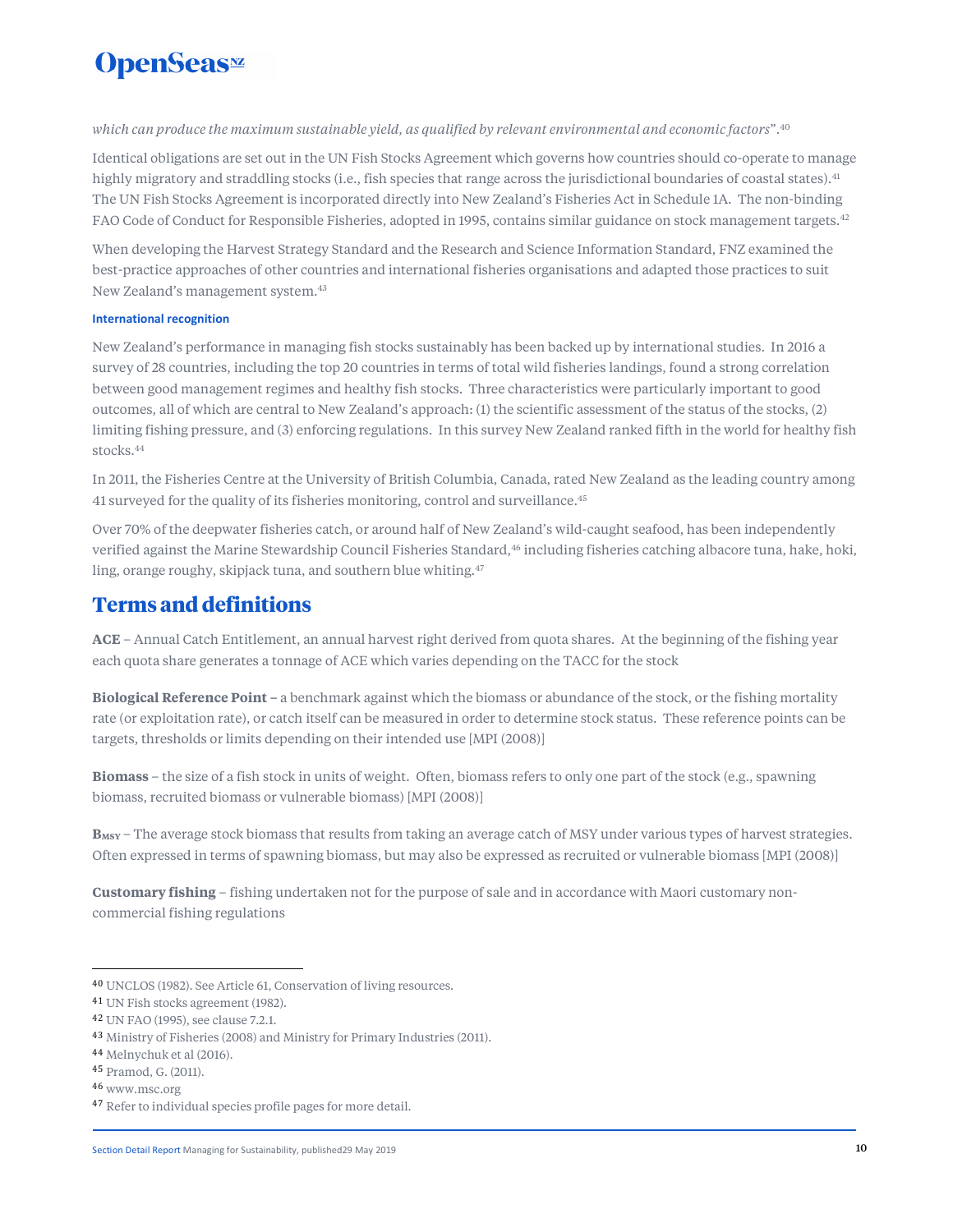# **OpenSeas**<sup>*m*</sup>

**Deemed value** – a monetary civil penalty paid by a commercial fisher for landing fish in excess of ACE held by the fisher

**Exclusive Economic Zone (EEZ)** – the sea, seabed, and subsoil that are beyond and adjacent to the territorial sea of New Zealand, having as their outer limits a line 200 nautical miles seaward from the coastal baseline

**Fish stock** – a fisheries management unit comprising a species (or group of species) in a specified geographic area

**Hard limit** – a biomass limit below which fisheries should be considered for closure (specified in the Harvest Strategy Standard) [MPI (2008)]

**Harvest Strategy Standard** – a non-statutory statement of best practice in relation to setting stock management targets and associated reference points

**ITQ** – Individual Transferable Quota, also referred to as *quota shares*. Each fish stock in the QMS has 100 million quota shares. ITQ provides its owner with a fixed proportion of the available commercial harvest of the stock. For example, a person who owns 10 million quota shares will every year receive ACE equivalent to 10% of the TACC of that stock

**Marine zone** – the combined territorial sea and EEZ

**Management Strategy** – also known as a *harvest strategy*, a systems approach that links together a stock assessment process and management and monitoring controls, and sometimes also includes research and enforcement needs [MPI (2008)]

**Management Strategy Evaluation (MSE)** – a procedure whereby alternative management strategies are tested and compared using simulations of fishery and stock dynamics [MPI (2008)]

**Management target** – in relation to a fish stock, a biomass or fishing mortality level that management actions are designed to achieve with at least a 50% probability [MPI (2008)]

**Maximum sustainable yield** – the greatest yield that can be achieved over time while maintaining the stock's productive capacity, having regard to the population dynamics of the stock and any environmental factors that influence the stock [Fisheries Act s2]

**MPI** – Ministry for Primary Industries (incorporating the former Ministry of Fisheries)

**QMS** – Quota Management System, established in Part 4 of the Fisheries Act 1996

**Recreational fishing** – fishing undertaken not for the purpose of sale and in accordance with amateur fishing regulations

**Soft limit** – a bimoass limit below which the requirement for a formal, time-constrained rebuilding plan is triggered (specified in the Harvest Strategy Standard) [MPI (2008)]

**Sustainability** – (a) maintaining the potential of fisheries resources to meet the reasonably foreseeable needs of future generations; and (b) avoiding, remedying, or mitigating any adverse effects of fishing on the aquatic environment [Fisheries Act s8]

**TAC** – Total Allowable Catch, set under section 13 or 14 of the Fisheries Act 1996, comprising the sum of the TACC, allowances for recreational and customary fishing, and an allowance for other sources of fishing related mortality

**TACC** – Total Allowable Commercial Catch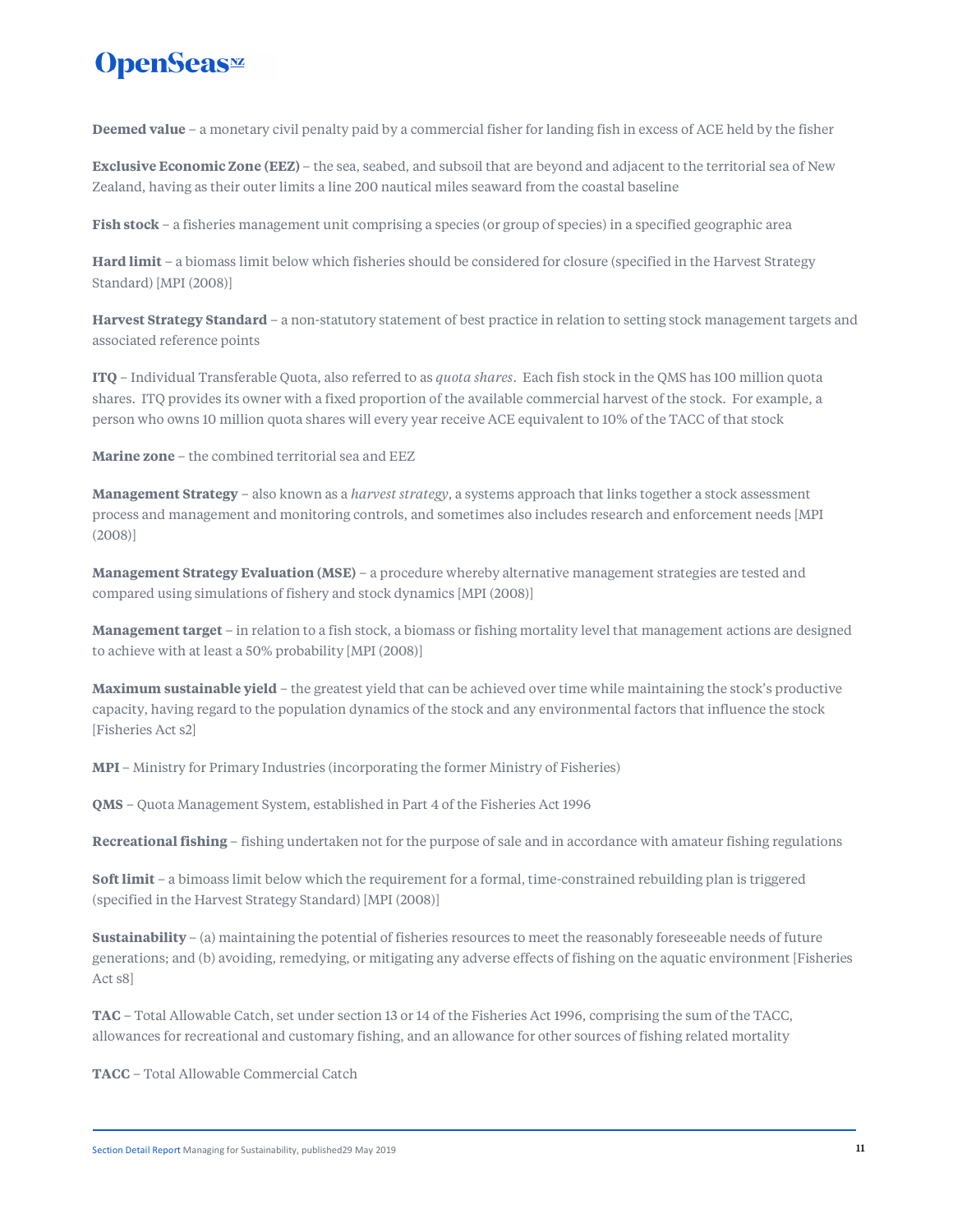**Territorial sea** – those areas of the sea between the coastal baseline and a line 12 nautical miles seaward from that baseline

**UNCLOS** – United Nations Convention on the Law of the Sea 1982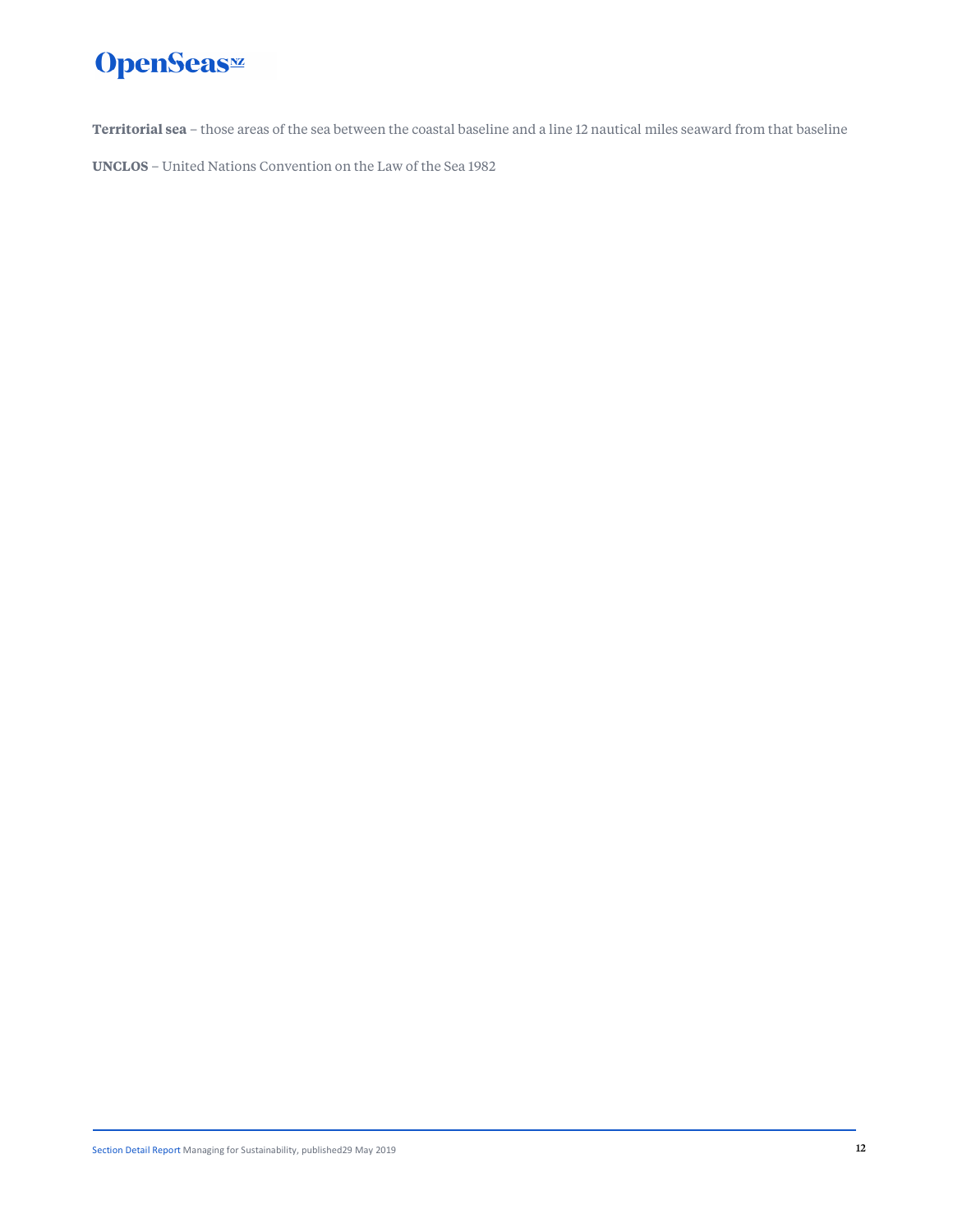### **References**

Fisheries Act 1996. Available from http://www.legislation.govt.nz/

Fisheries (Cost Recovery) Rules 2001. Available from http://www.legislation.govt.nz/

Fisheries New Zealand (2018). *Fisheries Assessment Plenary, May 2018: stock assessments and stock status*. Compiled by the Fisheries Science and Information Group, Fisheries New Zealand, Wellington, New Zealand. 1674 p. Available from https://fs.fish.govt.nz/Page.aspx?pk=61&tk=212

Fisheries (Reporting) Regulations 2001. Available from http://www.legislation.govt.nz/

Melnychuk MC, Peterson, E, Elliott, M, and Hilborn, R. 2016. *Fisheries management impacts on target species status.* 2016 Proceedings of the National Academy of Sciences**.** Available from https://mikemelnychuk.files.wordpress.com/2016/12/melnychuk-2016-pnas-fisheries-management-and-stock-status-withsi.pdf

Ministry of Fisheries (2008). *Harvest Strategy Standard for New Zealand Fisheries*. Available from https://www.mpi.govt.nz/document-vault/728

Ministry of Fisheries (2011). *Operational guidelines for New Zealand's Harvest Strategy Standard.* Revision 1. Ministry of Fisheries. June 2011

Ministry for Primary Industries (2011). *Research and Science Information Standard for New Zealand Fisheries*. Available from https://www.mpi.govt.nz/document-vault/3692

Ministry for Primary Industries (2014). *Fisheries Assessment Plenary May 2014 – Supplement. A Celebration of 30+ Years of Fisheries Science.* Edited by Pamela Mace and Marianne Vignaux, Ministry for Primary Industries, Wellington, New Zealand. 87 p. Available from www.mpi.govt.nz/document-vault/3891

Ministry for Primary Industries (2015). *How to monitor the accuracy of your reporting*. Compliance fact sheet 3. April 2015.

Ministry for Primary Industries (2017). Medium Term Research Plan for Deepwater Fisheries: 2018/19 – 2022/23. Available from: https://www.mpi.govt.nz/dmsdocument/21746/send

Ministry for Primary Industries (2018). *The Status of New Zealand's Fisheries 2017*. January 2018. Available from: https://www.mpi.govt.nz/growing-and-harvesting/fisheries/fisheries-management/fish-stock-status/

Pramod, G. (2011). *Evaluations of Monitoring, Control and Surveillance in Marine Fisheries of 41 countries*, MCS Case Studies Report, Fisheries Centre, University of British Columbia.

United Nations Convention on the Law of the Sea (1982). Available from http://www.un.org/depts/los/convention\_agreements/texts/unclos/unclos\_e.pdf

United Nations Fish Stocks Agreement (1982). Available from http://www.un.org/depts/los/convention\_agreements/convention\_overview\_fish\_stocks.htm

United Nations Food and Agriculture Organisation (1995). Code of Conduct for Responsible Fisheries. Available from http://www.fao.org/docrep/005/v9878e/v9878e00.htm#72